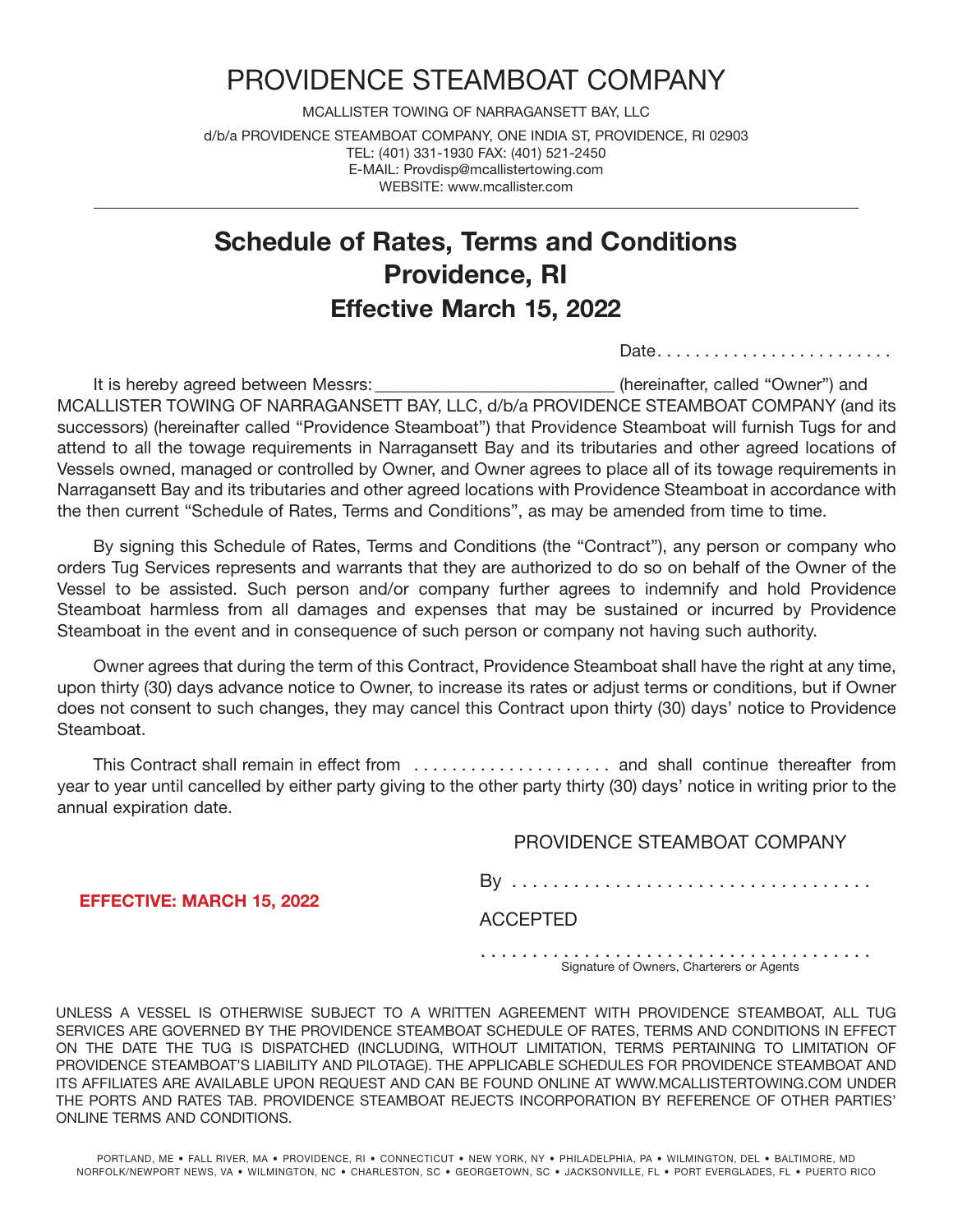**DEFINITIONS:** As used herein, the following terms shall mean:

**"Affiliate":** An affiliate of, or person affiliated with, a specified person, is a person that directly, or indirectly through one or more intermediaries, controls or is controlled by, or is under common control with, the person specified.

**"Deadship":** A Vessel that at the commencement of any Tug Services requested from and provided by Providence Steamboat does not have use of, or which will not be using, its propelling power and/or steering...

**"Docking/Undocking":** Tug Services rendered to assist a Vessel using its own propelling power from the stream to a dock or from a dock to the stream.

**"Escort/Tethered Tugs":** Tug Services in which a Tug is requested or required to attend upon a Vessel during transit and provide Tug Services beyond those traditionally associated with Docking/Undocking of Vessels in the port. Tethering shall mean a Tug's line is attached to the Vessel during this Tug Service.

**"Providence Steamboat":** McAllister Towing of Narragansett Bay, LLC, d/b/a Providence Steamboat Company., and its successors.

**"Owner":** Collectively, the owner, charterer, operator and manager of the Vessel receiving Tug Services from Providence Steamboat.

**"Overtime":** The period before 0800 and after 1600 on weekdays and anytime on Saturdays, Sundays and holidays.

**"Schedule":** The then current Schedule of Rates, Terms and Conditions of the port from which Providence Steamboat or any of its Affiliates dispatch a Tug to render Tug Services to a Vessel. A current copy of the Schedule is available upon request, and may be found on our website at www.mcallistertowing.com.

**"Tug or Tugs":** The tugboats provided or arranged by Providence Steamboat to perform the requested Tug Services.

**"Tug Interests":** Providence Steamboat, the Tugs, their respective owners, Affiliates, operators, charterers, managers, underwriters, masters and crews.

**"Tug Services":** Any activities or services which a Tug provides to the Vessel, including but not limited to Docking, Undocking, Shifting, Escorting, Tethered Escorting, hourly or standby services, line handling or any of the other such actions a Tug may be requested to provide.

**"Tug Station":** The Tug's customary berth at Providence Steamboat's facility or, if applicable, the berth or other place from which the Tug departed to perform the Tug Services and/or to which it proceeded following the provision of such Tug Services.

**"Vessel":** A Vessel that receives Tug Services.

#### **RATES:**

RATES ARE IN U.S. DOLLARS, BASED ON THE HIGHEST NET REGISTERED TONNAGE (NRT) AS PUBLISHED IN THE THEN CURRENT EDITION OF "LLOYDS'S REGISTER OF SHIPS". SHOULD THE VESSEL TYPE NOT HAVE AN ASSIGNED NRT, RATES WILL BE PROVIDED UPON REQUEST.

**DOCKING AND UNDOCKING CHARGES:** The following is a schedule of rates by zone per operation for each Docking and Undocking of a Vessel, using its own propelling power from stream to a dock and from a dock to the stream during the hours 0800 and 1600 on non-holiday Monday through Fridays.

The charges for such Tug Services are found in the following schedule and includes up to two (2) Tugs per Docking or Undocking.

**NOTIFICATION OF TUG SERVICE:** Four (4) hours of definite notice is required.

### **ZONE LOCATION**

- 1 Providence
- 2 Fall River, Somerset, Tiverton

| Docking or Undocking up to 2 Tugs |        |          |          |  |
|-----------------------------------|--------|----------|----------|--|
| <b>DWT</b>                        |        | Zone 1   | Zone 2   |  |
| Up to 25,000                      |        | \$5,178  | \$6,460  |  |
| 25,001                            | 35,000 | \$7,818  | \$10,539 |  |
| 35,001                            | 45,000 | \$10,403 | \$13,124 |  |
| 45,001                            | 55,000 | \$11,442 | \$14,164 |  |
| Each Additional 5,000             |        | \$280    | \$346    |  |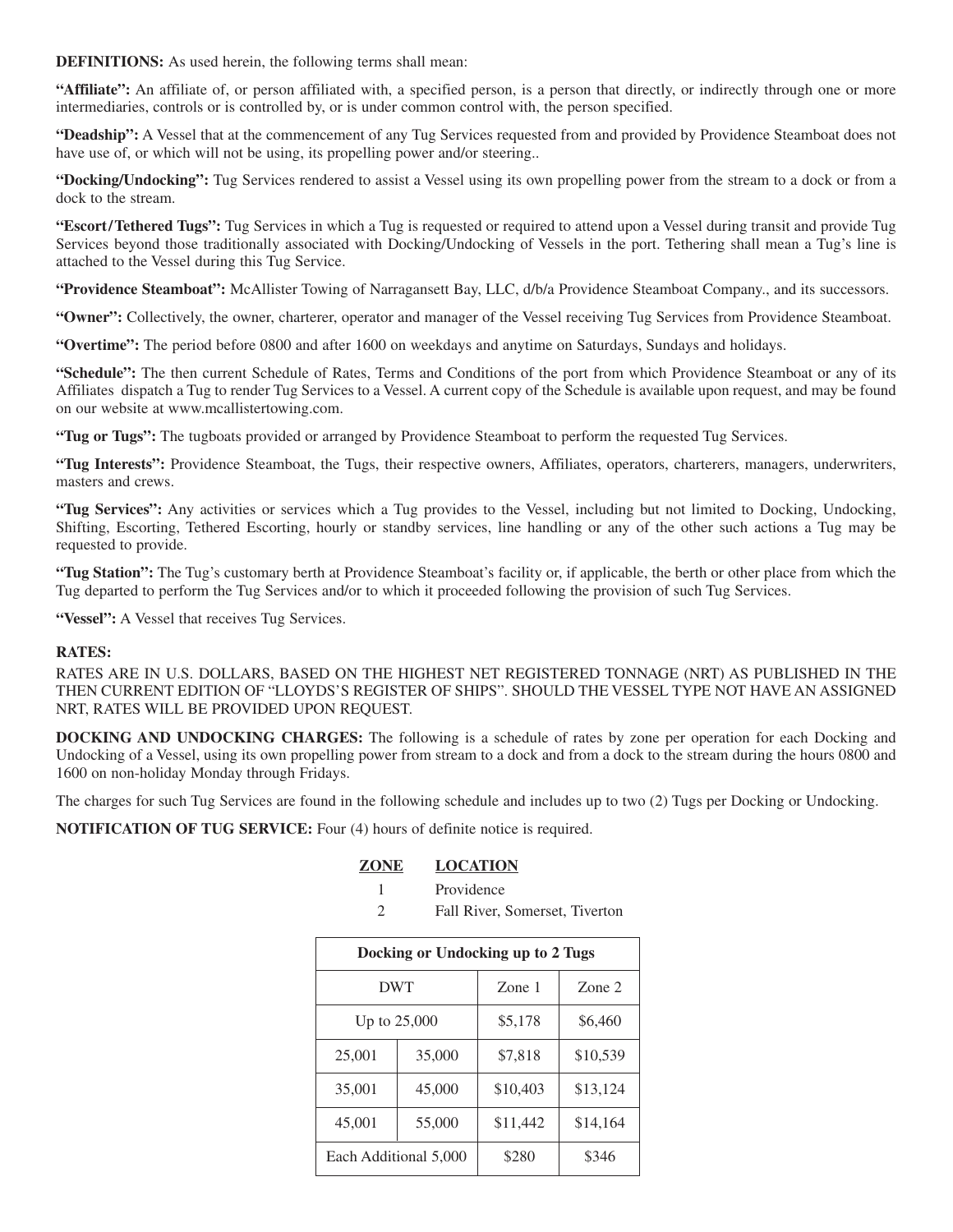**ADDITIONAL TUGS REQUIRED:** When more than two (2) Tugs are required to assist a Vessel in conditions such as weather, tidal conditions, congestion, difficult berths, congested berths, USCG mandated regulations, request by Master, Pilot or Port Agent or any other factors required, and additional Tugs are available in the port, there will be an additional charge of fifty percent (50%) of the normal Docking, Undocking or Shifting rate per additional Tug(s). If it is necessary to relocate one or more Tug(s) from another port to provide this Tug Service, an additional charge of \$2,000.00 per hour per Tug shall be applied for transit time to and from the Tug Station at the port of origin.

The following is a Schedule of Rates per tug for Docking and Undocking a Vessel using its own propelling power from stream to a dock and from a dock to the stream during the hours 0800 and 1600 on non-holiday Monday through Fridays.

#### **LOCATION**

Davisville, Quonset Point

| <b>Docking or Undocking Per Tug</b> |         |         |  |  |
|-------------------------------------|---------|---------|--|--|
| Up to 25,000 DWT                    | \$3,681 |         |  |  |
| 25,001                              | 50,000  | \$4,379 |  |  |
| Over 50,001                         | \$9,075 |         |  |  |

Contract discounts, if any, only apply to Docking/Undocking rates as above. Tug Services provided to a Vessel on an hourly basis are not subject to a discount.

Should a Vessel lose her ability to maneuver (power or steering) during the Docking or Undocking evolution, said Vessel will be charged double the applicable rates.

**OTHER LOCATIONS:** Ship assist work south of the above locations will be billed at the hourly rate, with a minimum of four (4) hours.

**SERVICES:** It is understood that all Tug Services to a self-propelled vessel, whether or not such vessel is making use of its own propelling power, is furnished subject to the terms and conditions set forth in this Schedule. Docking and undocking services shall include Tug assistance to the vessel from stream to the berth, or from the berth to stream, time used not to exceed two hours.

**HOURLY RATES:** The hourly weekday rate for any service that is not a Docking or Undocking, or specified elsewhere herein, is \$1,290.00 with a minimum of two (2) hours per tug between the hours of 0800 and 1600 hours Monday to Friday, including running time of each Tug from its Tug Station to the Vessel and from the Vessel to its Tug Station, prorated to the nearest one half (1/2) hour, any fraction thereof to be charged at full one half (1/2) hour increments. Between the hours of 1600 and 0800 Monday to Friday and on Saturday, Sunday, and Holidays, the rate is \$1,745.00 per hour per tug with a minimum of two (2) hours per tug from its tug Station to the Vessel and from the Vessel to its Tug Station, prorated to the nearest one half (l/2) hour, any fraction thereof to be charged at full one half (1/2) hour increments.

**OVERTIME:** For Tug Services performed during the hours 1600 through 0800, or on Saturday, Sunday or Holidays shall be charged a 35% surcharge in addition to the above rates. Time starts when Tug is ordered out from her Tug Station and ends when Tug returns to her Tug Station prorated to the nearest one half (1/2) hour, after the first hour, any fraction thereof to be charged at full one half (1/2) hour increments.

**HOLIDAYS OBSERVED:** New Year's Day, Martin Luther King's Birthday, Presidents Day, Memorial Day, Independence Day, Labor Day, Columbus Day, November Election Day, Veteran's Day, Thanksgiving Day, Christmas Day, and any national Holiday hereafter proclaimed by the President of the United States. In the event any of the above Holidays fall on Saturday or Sunday, the following Monday will be observed as such Holiday.

**STANDBY:** Rates will be quoted upon request.

**ESCORTING:** If a tug is requested or required to Escort a Vessel, the rate applicable to that tug shall be \$1,290.00 per hour per tug with a minimum of two (2) hours per tug between the hours of 0800 and 1600 hours Monday to Friday. Between the hours of 1600 and 0800 hours Monday to Friday or on Saturday, Sunday or Holidays, the rate shall be \$1,745.00 per hour per tug with a minimum of two (2) hours per tug. These rates are calculated from the time tug leaves station and returns to station prorated to the nearest one half (l/2) hour, after the first two (2) hours.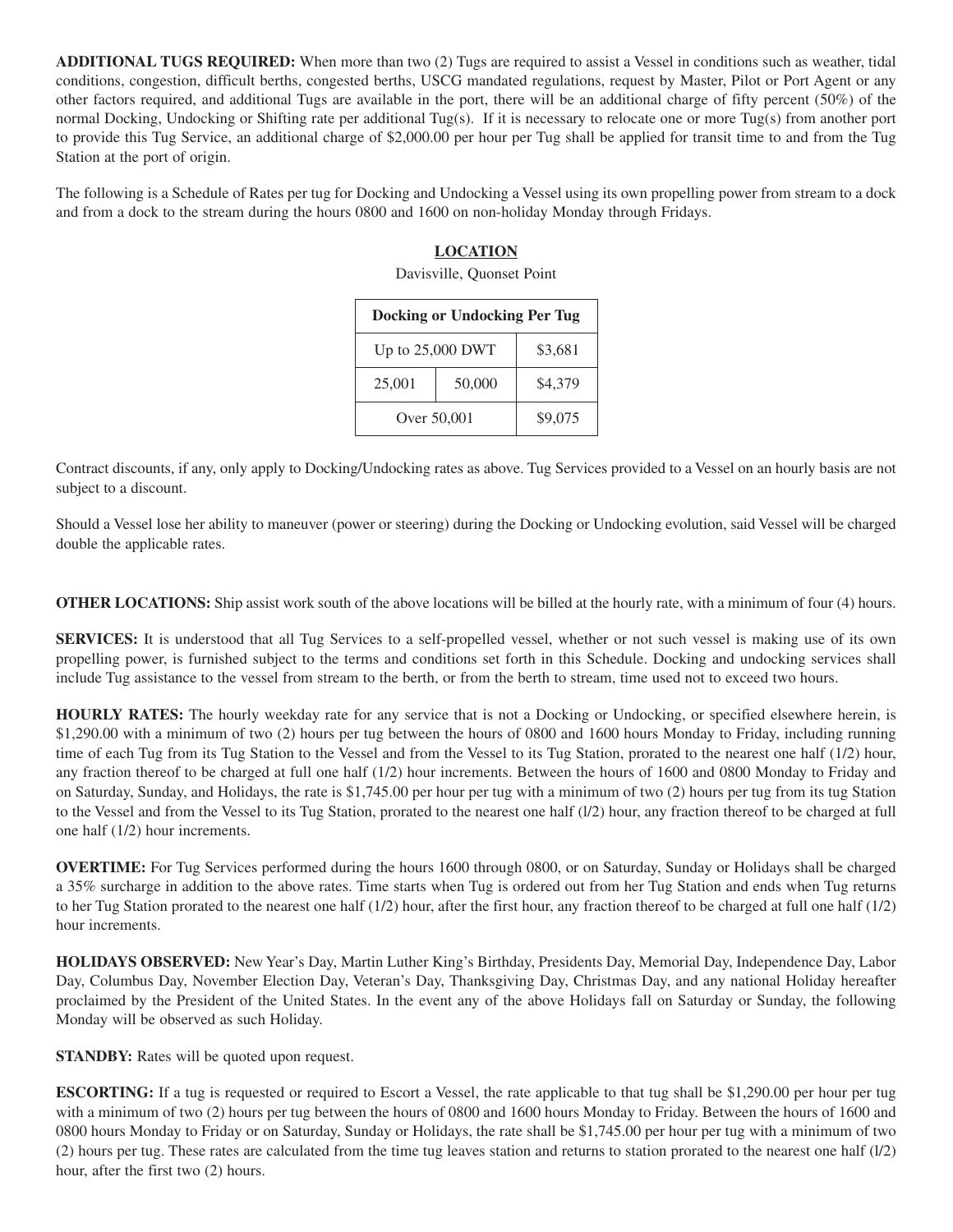**TETHERED ESCORT:** If a Vessel requests a Tethered Escort, or one is required, the applicable rate to that Tug will be an additional 50% of the hourly rate with a two (2) hour minimum, prorated to the nearest one half (1/2) hour, after the first two (2) hours, any fraction thereof to be charged at full one half (1/2) hour increments.

**TRACTOR TUG RATE:** If a tractor Tug is requested or required, the rate applicable to that Tug shall be an additional 50% of the above scheduled rate(s) and/or any applicable hourly rates herein.

**CAPITAL PIER AND BRAYTON POINT:** Tug Services at the Capital Pier in East Providence and at Brayton Point in Somerset with beam widths in excess of 90 feet will be billed at 140% of the standard tariff rate.

**SHIFTING:** Shifting is a Tug Service performed in connection with the movement of a Vessel from berth to berth. The charge per tug is determined by using the highest zone of the schedule of rates.

**CANCELLED ORDERS:** When a Tug order is cancelled or modified after the tug has been dispatched from its Tug Station, but before it commences performance of the requested service, a charge of two-thirds (2/3) of the applicable rate will be made. When an order is cancelled after a Tug reports to the location ordered, the charge will be three-quarters (3/4) of the applicable rate plus any detention incurred. There will be no charge if the orders are cancelled at least four (4) hours prior to the ordered time. Cancellation rates are subject to Overtime and Holiday rate provisions.

**DETENTION:** For detention of a Tug caused by the Vessel not being ready or other conditions beyond our control, the time of detention will be charged at the rate of \$1,290.00 per hour per Tug prorated to the nearest one half (1/2) hour after the time the Tug reports for Tug Service (but not earlier than the time ordered), any fraction thereof to be charged at full one half (1/2) hour increments. Detention shall also be charged at \$1,290.00 per hour per Tug prorated to the nearest one half (1/2) hour, any fraction thereof to be charged at full one half (1/2) hour increments, for any delay after movement of a Vessel has commenced, in proceeding toward berth or in berthing when such delay is caused by circumstances beyond the control of the Tugs. With respect to Docking and Undocking delays, the Detention charge shall be \$1,290.00 per hour per Tug prorated to the nearest one half (1/2) hour, any fraction thereof to be charged at full one half (1/2) hour increments. Detention rates are subject to Overtime and Holiday rate provisions.

**ICE CHARGES:** When a tug is operating in ice conditions, when providing any Tug Services, there will be a surcharge equal to fifty percent (50%) of the hourly rate shown on this Schedule.

When it is necessary for a Tug to break ice prior to Docking or Undocking a vessel or to clear an ice bound slip, for any reasons, there will be a surcharge equal to an additional fifty percent (50%) of the applicable hourly rate with a two (2) hour minimum, prorated to the nearest one half (1/2) hour, any fraction thereof to be charged at full one half hour.

**OTHER SERVICES:** Prices for Tug Services rendered in connection with Deadship tow, salvage, ocean towing, Vessels aground or in distress, and when Tug Services are performed during heightened Coast Guard port conditions, will be separately quoted upon request. These Tug Services, or Tug Services not otherwise covered by this Contract, may be governed by the terms and conditions of a BIMCO contract or such other contract as may be agreed by the parties. However, in all such cases, all terms and conditions contained in this Schedule shall apply to all matters and issues where any such BIMCO contract or other contract is silent.

**FORCE MAJEURE:** Tug Interests shall not be responsible or liable for any expense, loss, damage or claim whatsoever caused by or resulting from delays, failures, acts or omissions hereunder in the performance of Tug Services due to strikes, lockouts, labor disturbances, workforce unavailability, riots, fire, earthquakes, storms, lightning, epidemics, government-imposed measures responding to the outbreak of a communicable and/or infectious disease, war, disorders, acts of God, acts of the public enemy, acts of government or public authority, terrorists, port congestion, shortage of Tugs, mechanical breakdowns, priorities in service, or any other cause whatsoever beyond their control.

Should the occurrence of a Force Majeure event (or other similar emergency that is beyond Providence Steamboat's control) cause a material increase in its operating costs, Providence Steamboat may issue a notice of an emergency surcharge. The emergency surcharge shall be in effect for all Tug Services provided after the date of such notice until Providence Steamboat issues a subsequent notice discontinuing such surcharge. The emergency surcharge shall be reasonably calculated to compensate Providence Steamboat for such increase in operating costs. If Owner or those acting on behalf of the Vessel object to an emergency surcharge, this Contract will be suspended with respect to such Owner and such Vessel for the period during which the emergency surcharge is in effect, and this Contract shall resume upon the discontinuance of the emergency surcharge.

**EMPLOYMENT OF OTHER TUGS:** All or part of any Tug Service performed hereunder may be subcontracted without notice to Owner. Any such subcontractor shall be considered an independent contractor and not an agent, servant or employee of Providence Steamboat. If at any time Providence Steamboat Tugs are not conveniently available for the required Tug Services, Providence Steamboat will endeavor to designate or engage other Tugs to provide some or all of the Tug Services, but Tug Interests shall not be responsible or liable for damages if Providence Steamboat is unable, at any time, for any reason, to arrange such Tug Services.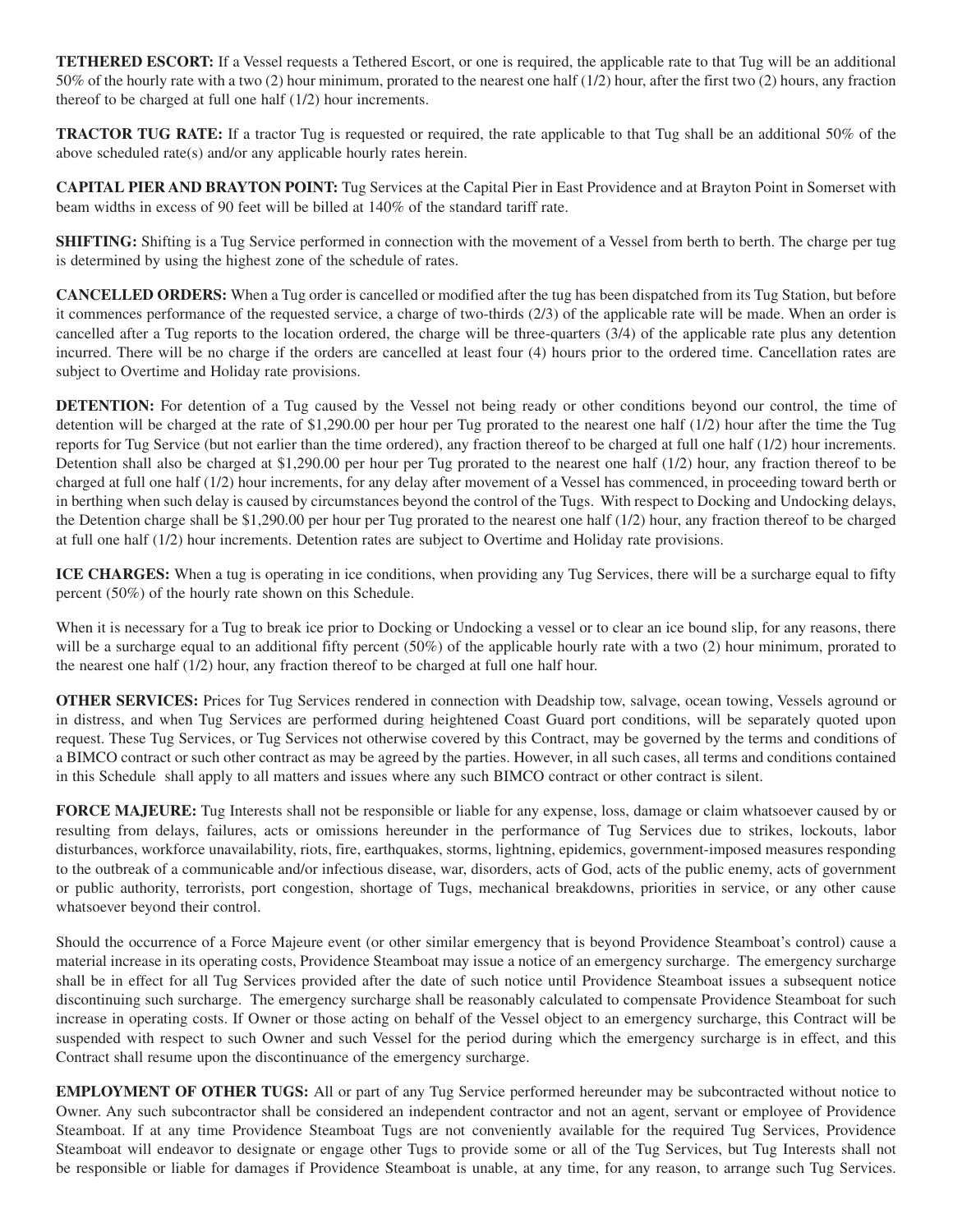Any non-Providence Steamboat Tug designated or engaged by Providence Steamboat to perform Tug Services under this Contract, and said Tug's owners, master and crews shall have, while performing such Tug Services, the benefit of all the provisions contained herein or otherwise agreed upon between Providence Steamboat and Owner, and shall be considered third party beneficiaries of this Contract and all limitations of liability herein.

Further, in agreeing to endeavor to provide this substitute Tug Service, it is understood and agreed that Tug Interests do not expressly or implicitly warrant the seaworthiness, power, equipment, performance or competency of the Master, crew or any Tugs used or engaged by Providence Steamboat to supply the Tug Services requested by Owner. If for any reason, at any time, Providence Steamboat is unable or otherwise unwilling, in its sole discretion, to provide Tugs to serve Owner's Vessel, Owner is at liberty to engage Tugs from any other owner or operator. In such circumstance, Providence Steamboat shall have no obligation to reimburse Owner for any price differential or any other cost incurred by Owner.

### **CLAIM TIME LIMIT AND FORUM:**

- a. Owner shall notify Providence Steamboat of any claim, including damage to a Vessel, that allegedly occurred during performance of the requested Tug Services hereunder. Such notice shall be in writing and shall be delivered as soon as practicable, but not later than 48 hours following the alleged occurrence. Providence Steamboat shall be afforded an opportunity to inspect or survey such alleged damage before commencement of any repairs. Notwithstanding any statute or rule of law providing for a longer period within which to file suit, any action in any forum to recover damages or any other forms of redress from Tug Interests, or any of them, shall be commenced within one (1) year after the occurrence giving rise to the claim, failing which said claim shall be deemed waived.
- b. This Contract shall be governed by and construed in accordance with the Maritime Law of the United States and, to the extent not in conflict therewith, by the laws of the state of New York, excluding its conflict of laws rules. The parties agree that any proceeding involving this Contract or the Tug Services performed hereunder shall be brought in the United States District Court for the Southern District of New York or, if said court shall not have jurisdiction thereof, then in a state court of competent jurisdiction sitting in New York County, New York.
- c. Tug Interests and Owner irrevocably waive their right to trial by jury with respect to any claim or dispute arising in whole or in part out of the terms and conditions of this Contract or the provision of Tug Services to a Vessel.

#### **LIMITATION OF LIABILITY:**

- a. The furnishing of any Tug Service or anything done in connection therewith, shall not be construed to be or to give rise to a personal contract, and it is understood that Tug Interests shall have the benefit of all exemptions from, and limitations of, liability to which an owner of a Vessel is entitled under the Limitation of Liability Statutes of the United States.
- b. PROVIDENCE STEAMBOAT WARRANTS THE EXERCISE OF REASONABLE CARE IN THE PERFORMANCE OF TUG SERVICES BUT DISCLAIMS ALL OTHER WARRANTIES EXPRESS OR IMPLIED, INCLUDING ANY WARRANTY OF WORKMANLIKE SERVICE.
- c. Unless entitled to immunity or to defenses to, exemptions from, and/or limitations of liability provided herein or under any applicable law, rule or regulation that would reduce their liability to an amount less than that hereinafter set forth, Tug Interests shall be liable, only to the extent of their negligence, which negligence shall not be assumed but shall be affirmatively proven, for claims, demands, causes of action, liabilities and costs (including any and all third-party claims) arising out of or in connection with any occurrence or series of occurrences related to the provision of Tug Services requested by Owner, up to a maximum aggregate amount of two hundred fifty thousand dollars (U.S.\$250,000.00). Owner understands and agrees that Tug Services provided hereunder are rendered at all times under the supervision and command of Owner's servants, (including the Master of the Vessel being assisted and docking pilots), or of State pilots, none of whose actions or inactions may be imputed to the Tug Interests. Owner further understands and agrees that the rates charged by or on behalf of Providence Steamboat for Tug Services are predicated upon the limitations of liability and the indemnities set forth herein. Should Owner desire that Tug Interests retain liability in excess of two hundred fifty thousand dollars (U.S. \$250,000.00) it will notify Providence Steamboat in writing, whereupon Providence Steamboat will quote rates for Tug Services hereunder predicated on the requested higher liability limits. Any such quote must be accepted by Owner in writing at least twenty-four (24) hours prior to commencement of Tug Services to the Vessel being assisted, failing which the rates and liability limitations otherwise provided herein shall apply. Nothing stated herein shall be construed to waive or limit the right of Tug Interests to assert any defenses to liability available to them or to avail themselves of any rights of limitation or exemption from liability under any applicable law, rule or regulation.
- d. Owner and any Vessel assisted hereunder assume all risk of, and shall defend and indemnify Tug Interests from and against, any and all loss or damage sustained by Owner, the Vessel assisted, Tug Interests or by any other Vessel, property or person that results from the parting, heaving, pulling on as directed, or sudden movement of any hawser or other line, by whomsoever furnished or howsoever caused.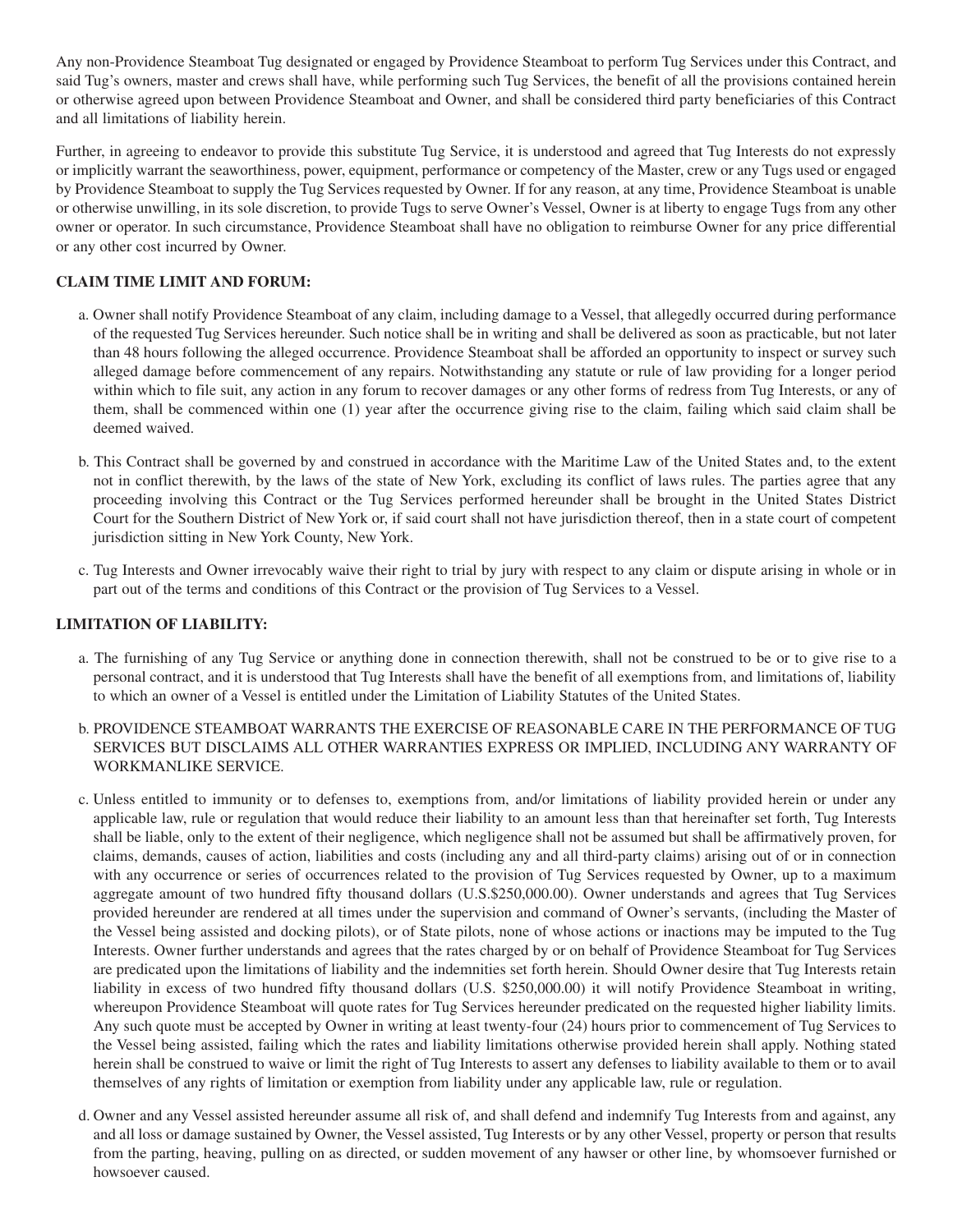- e. Notwithstanding anything to the contrary in this Contract or elsewhere, Owner understands and agrees that the rates charged hereunder are also predicated on agreement that Tug Interests shall have no liability for any consequential, punitive, exemplary or special damages of any kind howsoever arising.
- f. Owner agrees to indemnify, defend and hold Tug Interests harmless from and against any and all claims, demands, causes of action, liabilities and costs (including attorney's fees, penalties, fines and third-party claims of whatever nature) that are attributable to the acts or omissions, whether or not negligent, of Tug Interests, or any of them, or to unseaworthiness of any Tug and which arise out of or in connection with any occurrence or series of occurrences related to the provision of Tug Services pursuant to this Contract to the extent that they exceed, in the aggregate, the applicable amounts set forth in paragraph "c" above. The parties intend for this indemnity to apply in all instances including, without limitation, allisions, collisions, personal injury, fire, explosion, grounding, oil spills and third-party claims. Owner warrants that Owner possesses sufficient and adequate insurance on the Vessels assisted pursuant to this Schedule, including hull and machinery, P&I, cargo and pollution coverage to comply with all applicable laws and to respond for any losses arising out of or connected in any way with the Tug Services requested, with all rights of subrogation for losses under said insurances waived as to Tug Interests, and with Tug Interests entitled to all benefits under said insurances of a named assured or joint member, as applicable.
- g. Owner acknowledges Providence Steamboat's long term and substantial presence in the port and waives any right of demand that Providence Steamboat post security in connection with any claim by or on behalf of Owner of the Vessel being assisted for any expense, loss or damage claimed to have arisen, in whole or in part, as a result of any service rendered at the request of Owner.
- h. Nothing herein shall preclude Tug Interests from recovering from any responsible party for any damages sustained by any Tugs, or their Masters or crews, providing Tug Services hereunder.

#### **PILOTAGE:**

- a. Tug Interests do not furnish pilots or pilotage, so that whenever any licensed pilot, or a captain of any Tug which is furnished to or is engaged in the service of assisting a Vessel participates in directing the navigation of such Vessel, or in directing the assisting Tugs, from on board such Vessel or from elsewhere, it is agreed that he becomes the borrowed servant of the Vessel assisted and her Owner or operator for all purposes and in every respect, his services while so engaged being the work of the Vessel assisted, her Owner and operator, and being subject to the exclusive supervision and control of the Vessel's personnel. Any such service performed by any such person is beyond the scope of his employment, if any, for Tug Interests and Owner shall indemnify, defend and hold harmless Tug Interests for any and all damages arising out of any act or omission of any such person. The provisions of this paragraph may not be changed or modified in any manner whatsoever except by written instrument signed by an officer of Providence Steamboat.
- b. In consideration of Providence Steamboat transporting the pilot without charge to and/or from the Vessel being assisted hereunder, Owner agrees that it shall indemnify, defend and hold harmless Tug Interests from and against any and all claims, demands, causes of action, liabilities and costs (including attorney's fees) incurred in connection with or arising out of any claim by or on behalf of a pilot for personal injury or death sustained while being transported by Providence Steamboat to or from the Vessel being assisted, excepting only any injury sustained by said pilot to the extent attributable to the gross or willful negligence of Providence Steamboat. As used herein, the term "being transported by Providence Steamboat" shall include, without limitation, all time when the pilot is (i) present on Providence Steamboat shoreside premises enroute to or from the Vessel being assisted, and (ii) boarding, on board or disembarking from a Tug or other Vessel supplied by or on behalf of Tug Interests. As used herein the term "pilot" shall also include any assistant pilot, trainee or other person who may accompany the pilot in any capacity.

**TAXES:** Any transportation, use, sales or any similar federal, state or local taxes for fees levied with respect to the provision of Tug Services hereunder shall be paid by Owner.

**FUEL SURCHARGE:** All rates published in this Contract are subject to prevailing fuel surcharges, which are available upon request and may change at any time without prior notice.

**CHANGE IN CONDITIONS:** Should the U.S Coast Guard or any other U.S., state or government agency, port authority, terminal or association (including any pilot or pilot association), or any designee of any of the foregoing, issue any regulation or requirement that obligates Providence Steamboat to make capital improvements to the Tugs, to provide Tugs with higher horsepower or different operational capabilities or that obligates Providence Steamboat to operate the Tugs in a different manner or with a different crew complement that increases its operating costs, Providence Steamboat shall have the right to propose amendments to this Schedule in order to reflect the new requirements and, as applicable, mitigate the costs thereof. If Owner or those acting on behalf of the Vessel object to any said amendments the implementation thereof shall be stayed for a period of thirty (30) days and the parties shall negotiate in good faith to achieve a mutually satisfactory outcome. If the parties are unable to reach agreement within said thirty (30) day period, the amendments, as proposed by Providence Steamboat, shall come into effect and the objecting party may terminate its obligations to Providence Steamboat with respect to future Tug Services.